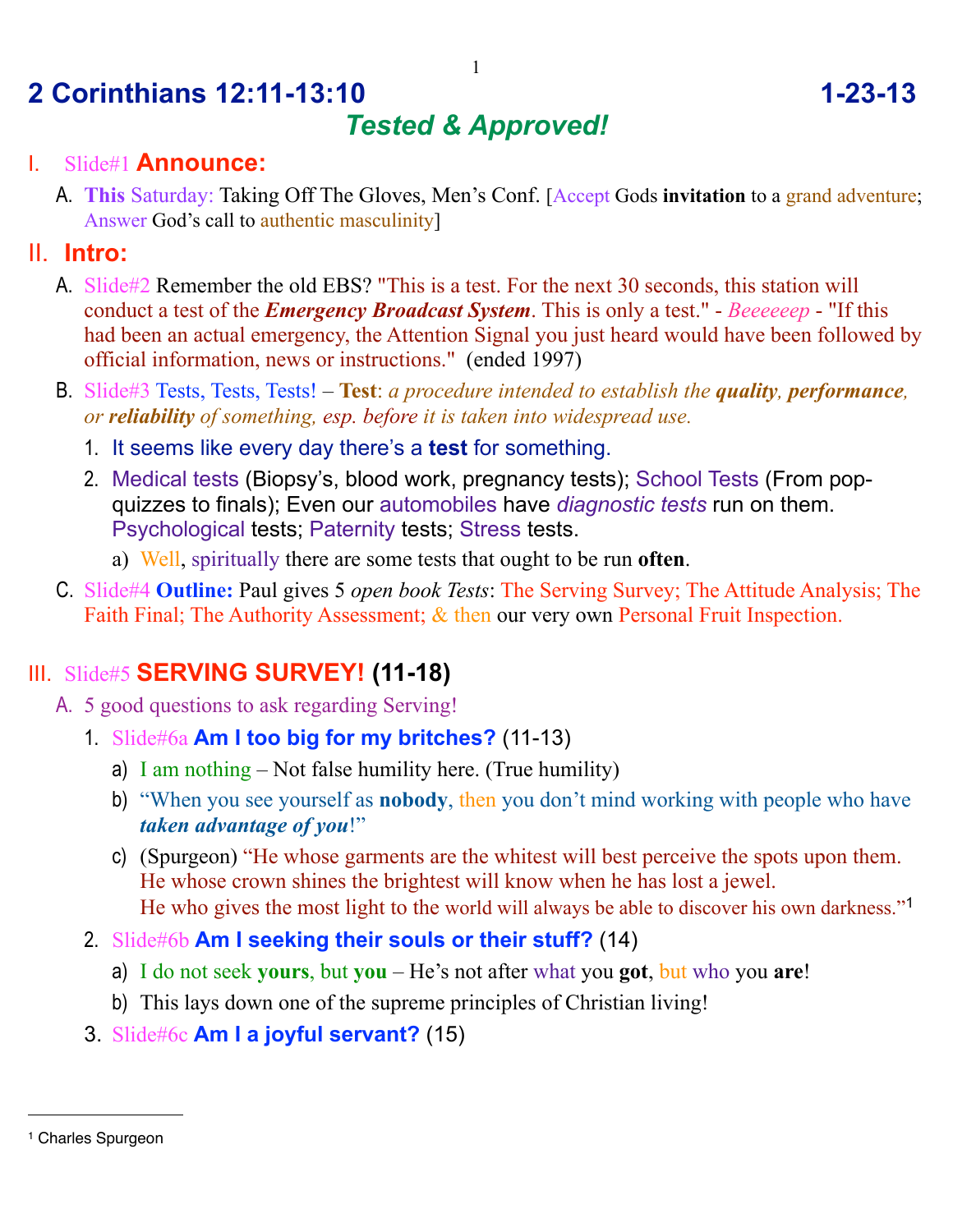- a) I will very gladly **spend** & **be spent** Mt.20:28 just as the Son of Man did not come to be served, but to serve, and to give His life a ransom for many.
- 4. Slide#6d **Am I taking advantage of anyone?** (16-18a)
	- a) Did I (or Titus) take advantage of you? He refuses to **use** them.
- 5. Slide#6e **Am I modeling what I'm expecting of others?** (18b)
	- a) Did we not walk in the same steps Paul **models** what he expects of others.
	- b) Edgar Guest said, "I'd rather **see** a sermon *than* **hear** one any day; I'd rather one should **walk with me** *than* merely **tell the way**."
	- c) **Leonardo da Vinci** had started work on a large canvas in his studio. For awhile he worked at it--choosing the subject, planning the perspective, sketching the outline, applying the colors, with his own inimitable genius. Then suddenly he ceased, the painting still unfinished, and, summoning one of his students, invited him to complete the work. The student protested that he was both unworthy and unable to complete the great painting which his master had begun. But da Vinci silenced him. "Will not what **I** have done inspire **you** to do **your** best**?**"

## IV. Slide#7 **ATTITUDE ANALYSIS! (19-21)**

- A. The bible is packed full of *relationships*…many were very turbulent!
	- 1. Cain & Abel; Jacob & Esau; Joseph & his brothers; Samuel & Saul, David & Saul, Saul & Saul; David & Absalom; Paul & Barnabas; Euodia & Syntyche(Phil.4:2).
- B. We speak before God in Christ On one occasion **Abraham Lincoln** & his counselors had taken an important decision. One of the counselors said, "Well, Mr. President, I hope that *God* is on our side." Lincoln answered, "What I am worried about is, not if God is on our side, but if we are on **God's side**."
- C. Paul reveals his **motive**(19b)…their **building up** not their tearing down!
- D. Slide#8 (20) Backbitings (slander) are loud-mouthed attacks. Someone speaking in public about you. Whisperings (Gossip) on the other hand are more sinister, lurking like a shadow behind someone's back.
	- 1. Slide#9 Funny poster I saw: Sure, "*Love your neighbor*," But you can say whatever you want about somebody...as long as you add... "*Just sayin*".
	- 2. See *whisperings* are, "the **slanderous story** murmured in someone's ear, the discreditable tale passed on as **a spicy secret**." (Barclay)
	- 3. Both are aimed at character assassination, but at least w/a **slanderer** you can deal w/it because it is *a frontal attack*.
	- 4. With a *whisper campaign*, it is an underground movement which will not face you. Thus you are helpless to attack, because you do not know about it! (like fighting terrorists)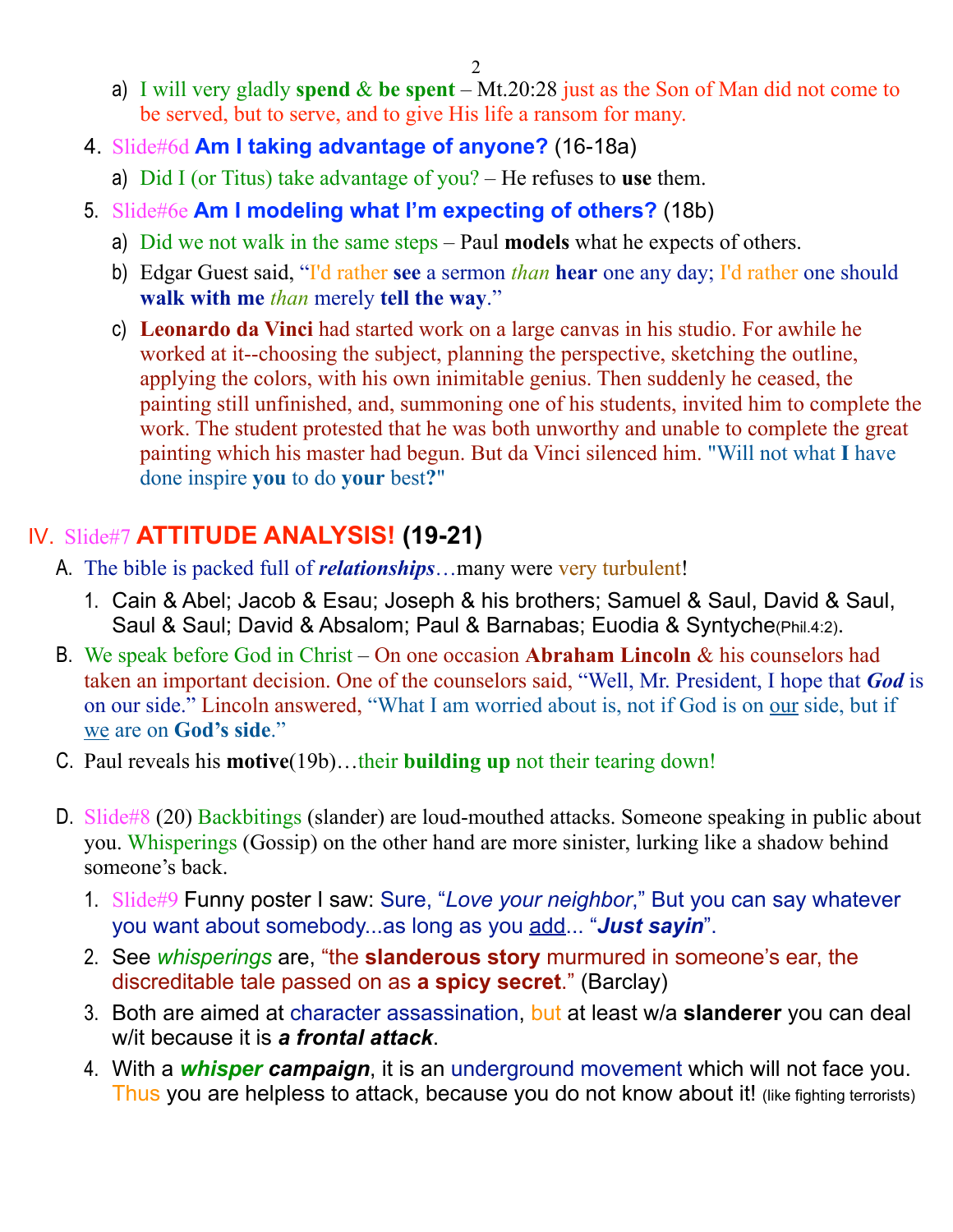3

- a) Slide#10 But remember, "a tiger doesn't lose sleep over the opinion of sheep"
- E. (21) After Paul's list of sins of the **heart & tongue** he deals with the sins of the body.
	- 1. Slide#11 *Paul lists forms a downward spiral* from: uncleanness (a general word describing any impurity); to fornication (includes fornication & adultery); to lewdness (filthiness that knows no restraint).
- F. Has the world squeezed you into its mold? Or, are you remolding the world?
- G. Are you living the lifestyle of the carnal Corinthians? Or, are you incarnating the character of Christ?
	- 1. If you are not **salt** infiltrating a decaying world, the decaying world is infiltrating you![2](#page-2-0)

#### V. Slide#12 **FAITH FINAL! (13:1-6)**

- A. (1-4) Paul appeals to *the Law*(Deut.17:6). He is through warning them. Discipline is imminent. It is time for a *thorough spring cleaning!* [fur is going to fly!]
- B. (2) I will not spare He's coming w/his white glove!
	- 1. Sometimes your doctor recommends **medicine**. When that doesn't work, he resorts to **surgery**! :(
- C. Slide#13 (5,6) Socrates said, "The unexamined life is not worth living."
	- 1. The test here isn't asking, *how often you go to church*, or *how often you say your mealtime prayers*, or *how many verses you've memorized*. It goes right to the bottom line...*are you even in the Christian faith*?
	- 2. If those in the church chronically reject God's **words** & **ways**, checking to see if they're saved isn't just *wise*. It's essential!
	- 3. Before we examine someone else's life we are encouraged to examine our own 1st!
- D. Slide#14 **Note 3 words used here:** Examine, Test & Know.
- E. **Examine** A test.
	- 1. Do you have a **personal** relationship w/Christ?
	- 2. Have you experienced any significant **changes** in your life through knowing Him?
	- 3. Do you **experience** His leading, His presence, His peace, & His joy?
	- 4. If you were to die today, do you have the assurance of eternity w/God?
- F. **Test** A proof. [test is stronger than examine]
	- 1. How would you "**prove**" you were a Christian?
	- 2. If you were **abducted** in a closed foreign country would there have been enough evidence to convict you of being a Christian?

<span id="page-2-0"></span><sup>2</sup> Charles Swindoll, pg.78.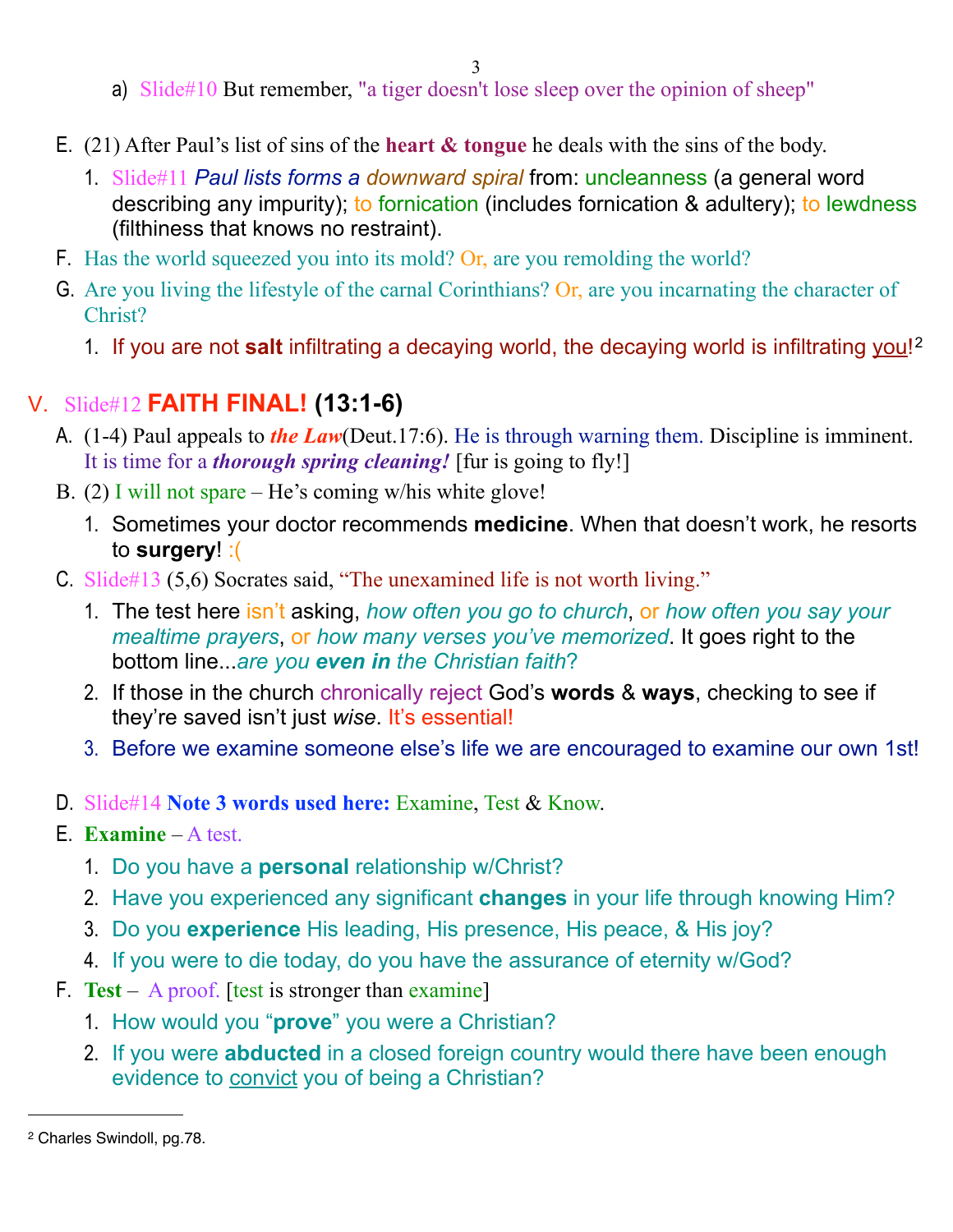- 3. Can you show **evidence** you are really a changed person? How different are your thoughts? Your habits? Your goals? Your relationships? Your feelings?
- 4. Are you getting **easier** to live with?
- 5. Are your **attitudes** any different now than they were in the past?
- G. **Know** A perception.
	- 1. Do you have any **inner discernment**?
	- 2. Do you have **His peace**?

# VI. Slide#15 **AUTHENTICITY ASSESSMENT! (7-10)**

- A. (10) Paul reiterates his intention of this letter. To build up not tear down!
	- 1. He sought to **lead sheep**, not *drive cattle*!

# VII. Slide#16 **PERSONAL FRUIT INSPECTION!**

- A. (5c) Disqualified = do not stand the test. Do you stand the test?
- B. How many professing Christians are living in self-deception? Most test life this way...
	- 1. Slide#17a **Externally**, things are more or less all right in my life. I have a pretty sound doctrinal basis of faith. My life is lived more or less righteously. I'm not conscious of any gross sin in my life.
		- a) But Paul says, *that's not the test!* That's the *good moral person* test! No, it's about an Slide#17b **Internal** test...*Christ in you*! (5b)
		- b) This is how one is approved by God.
		- c) God's concerned not only with *outward conduct* but **inward life**.
		- d) I can have a **correct creed**...but I am not saved by a *statement of Creed*!
	- 2. I want to know, do these questions **find you out**?
	- 3. These questions shouldn't lead you to morbid introspection!
		- a) How does it not?
			- (1) Slide#18a Ask the H.S. to guide you! Ps.139:23,24 Search me, O God, & know my heart; Try me, & know my anxieties; And see if there is any wicked way in me, And lead me in the way everlasting. (You can't do by yourself, you need the H.S. guiding this process)
			- (2) Slide#18b Don't look for sin, look for Jesus!
			- (3) Slide#18c Search w/in yur heart for evidences of the indwelling H.S. in your life
	- 4. Results:
		- a) Keeps your **heart** tender; keeps your **will** submissive; keeps your **mind** open to leading of the H.S.